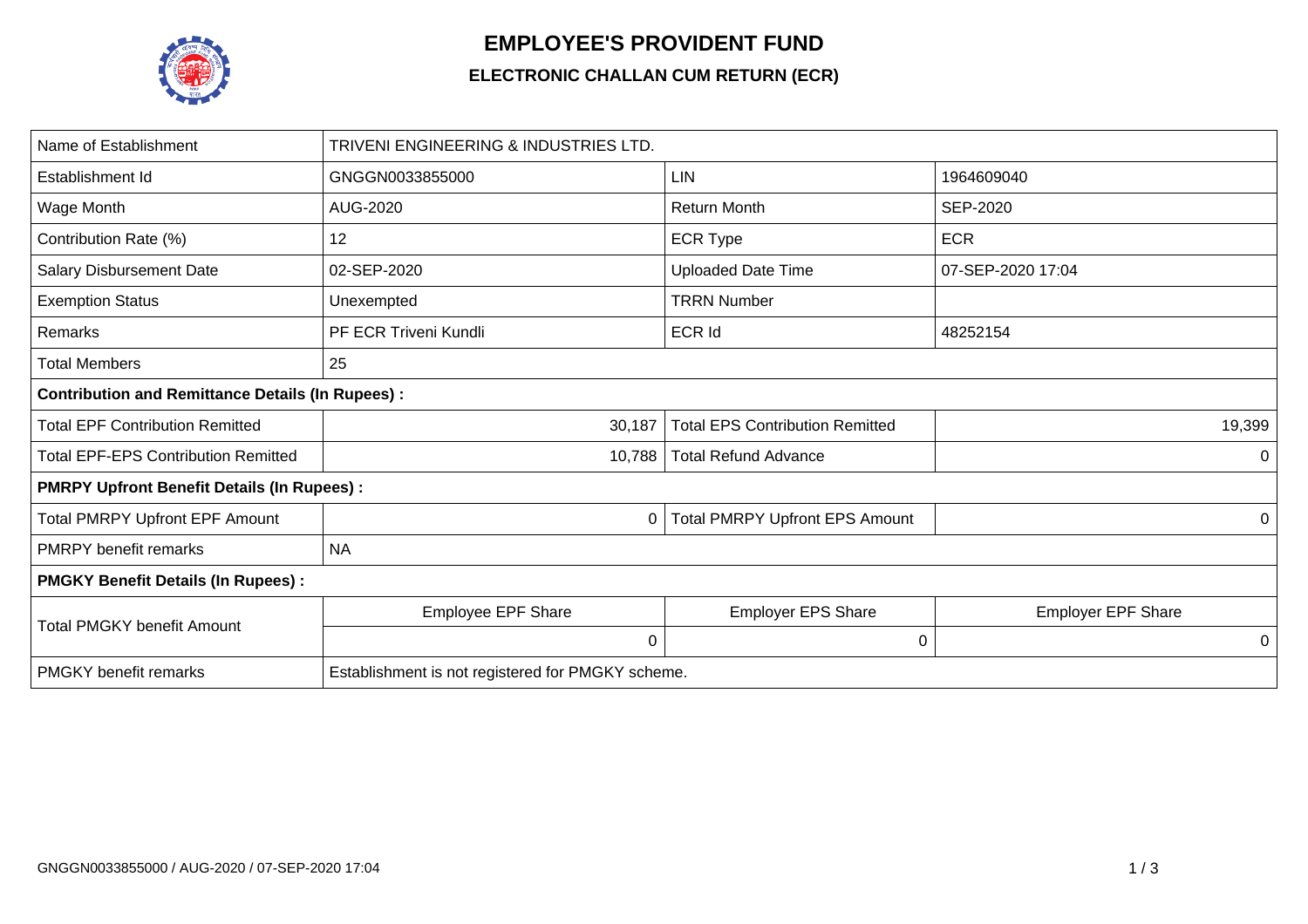## Member Details :-

|                |              | Name as per                                      |                                  | Wages  |            |            |             | <b>Contribution Remitted</b> |            |           |                    |                | <b>PMRPY / PMGKY Benefit</b>   | Posting               |                 |                                  |
|----------------|--------------|--------------------------------------------------|----------------------------------|--------|------------|------------|-------------|------------------------------|------------|-----------|--------------------|----------------|--------------------------------|-----------------------|-----------------|----------------------------------|
| SI. No.        | <b>UAN</b>   | <b>ECR</b>                                       | <b>UAN</b><br><b>Repository</b>  | Gross  | <b>EPF</b> | <b>EPS</b> | <b>EDLI</b> | EE.                          | <b>EPS</b> | <b>ER</b> | <b>NCP</b><br>Days | <b>Refunds</b> | <b>Pension</b><br><b>Share</b> | ER PF<br><b>Share</b> | <b>EE Share</b> | <b>Location of</b><br>the member |
| $\overline{1}$ | 101487956680 | <b>ABDUL MALEK</b>                               | <b>ABDUL</b><br><b>MALEK</b>     | 7,423  | 7,423      | 7,423      | 7,423       | 891                          | 618        | 273       | 10                 | $\mathbf 0$    |                                |                       |                 | N.A.                             |
| 2              | 101487956698 | <b>ABU SUFIAN</b>                                | ABU SUFIAN                       | 8,996  | 8,996      | 8,996      | 8,996       | 1,080                        | 749        | 331       | 10                 | $\mathsf{O}$   |                                |                       |                 | N.A.                             |
| 3              | 101213091940 | <b>ANIL KUMAR</b><br>CHANDRAVANS CHANDRAVA<br>HI | <b>ANIL KUMAR</b><br><b>NSHI</b> | 15,916 | 15,916     | 15,000     | 15,000      | 1,910                        | 1,250      | 660       | 0                  | $\mathbf 0$    |                                |                       |                 | N.A.                             |
| $\overline{4}$ | 101232411527 | <b>ANWAR ALAM</b>                                | ANWAR<br><b>ALAM</b>             | 7,994  | 7,994      | 7,994      | 7,994       | 959                          | 666        | 293       | 9                  | $\mathsf{O}$   |                                |                       |                 | N.A.                             |
| 5              | 101495427313 | <b>DEEPAK</b>                                    | <b>DEEPAK</b>                    | 13,133 | 13,133     | 13,133     | 13,133      | 1,576                        | 1,094      | 482       | $\mathbf 0$        | $\mathbf 0$    |                                |                       |                 | N.A.                             |
| 6              | 101188247826 | <b>FATIK SEKH</b>                                | <b>FATIK SEKH</b>                | 8,996  | 8,996      | 8,996      | 8,996       | 1,080                        | 749        | 331       | 10                 | $\mathbf 0$    |                                |                       |                 | N.A.                             |
| $\overline{7}$ | 101188247890 | <b>HAZRAT ALI</b>                                | <b>HAZRAT ALI</b>                | 9,136  | 9,136      | 9,136      | 9,136       | 1,096                        | 761        | 335       | $\overline{7}$     | $\mathbf 0$    |                                |                       |                 | N.A.                             |
| 8              | 101487956605 | <b>HURMAT SK</b>                                 | <b>HURMAT SK</b>                 | 6,281  | 6,281      | 6,281      | 6,281       | 754                          | 523        | 231       | 12                 | $\mathbf 0$    |                                |                       |                 | N.A.                             |
| 9              | 101143440133 | <b>KARUN</b>                                     | <b>KARUN</b>                     | 6,852  | 6,852      | 6,852      | 6,852       | 822                          | 571        | 251       | 11                 | $\mathbf 0$    |                                |                       |                 | N.A.                             |
| 10             | 101207336347 | <b>KRISHANPAL</b>                                | <b>KRISHNA PAL</b>               | 13,133 | 13,133     | 13,133     | 13,133      | 1,576                        | 1,094      | 482       | $\mathbf 0$        | $\mathbf 0$    |                                |                       |                 | N.A.                             |
| 11             | 101487956646 | <b>MANOJ</b><br><b>CHAURASIA</b>                 | <b>MANOJ</b><br><b>CHAURASIA</b> | 13,133 | 13,133     | 13,133     | 13,133      | 1,576                        | 1,094      | 482       | $\mathbf 0$        | $\mathbf 0$    |                                |                       |                 | N.A.                             |
| 12             | 101350010514 | <b>MAYANK</b><br><b>VERMA</b>                    | <b>MAYANK</b><br><b>VERMA</b>    | 15,916 | 15,916     | 15,000     | 15,000      | 1,910                        | 1,250      | 660       | $\mathbf 0$        | $\mathbf 0$    |                                |                       |                 | N.A.                             |
| 13             | 101195656668 | MD<br>MANIRUJJAMAI                               | <b>MD</b><br>MANIRUJJAM<br>AN    | 7,423  | 7,423      | 7,423      | 7,423       | 891                          | 618        | 273       | 10                 | $\mathbf 0$    |                                |                       |                 | N.A.                             |
| 14             | 101582821151 | <b>MITHUN</b><br><b>ORAON</b>                    | <b>MITHUN</b><br><b>ORAON</b>    | 7,423  | 7,423      | 7,423      | 7,423       | 891                          | 618        | 273       | 10                 | $\mathbf 0$    |                                |                       |                 | N.A.                             |
| 15             | 101582821179 | <b>NAHID</b>                                     | <b>NAHID</b>                     | 5,710  | 5,710      | 5,710      | 5,710       | 685                          | 476        | 209       | 13                 | $\mathbf 0$    |                                |                       |                 | N.A.                             |
| 16             | 101579170515 | <b>NURUL</b>                                     | <b>NURUL</b>                     | 7,994  | 7,994      | 7,994      | 7,994       | 959                          | 666        | 293       | 9                  | $\mathsf{O}$   |                                |                       |                 | N.A.                             |
| 17             | 101315587217 | PANKAJ KUMAR                                     | PANKAJ<br><b>KUMAR</b>           | 15,916 | 15,916     | 15,000     | 15,000      | 1,910                        | 1,250      | 660       | $\mathbf 0$        | $\mathbf 0$    |                                |                       |                 | N.A.                             |
| 18             | 101195656647 | RAJU SK                                          | RAJU SK                          | 7,612  | 7,612      | 7,612      | 7,612       | 913                          | 634        | 279       | 12                 | $\mathbf 0$    |                                |                       |                 | N.A.                             |
| 19             | 101582821167 | SADHANA<br><b>ORAON</b>                          | SADHANA<br><b>ORAON</b>          | 5,139  | 5,139      | 5,139      | 5,139       | 617                          | 428        | 189       | 14                 | $\mathsf{O}$   |                                |                       |                 | N.A.                             |
| 20             | 101387748592 | SHAMBHU<br>PRASAD                                | SAMBHU<br>PARSAD                 | 13,133 | 13,133     | 13,133     | 13,133      | 1,576                        | 1,094      | 482       | $\mathbf 0$        | $\mathbf 0$    |                                |                       |                 | N.A.                             |
| 21             | 101195656584 | <b>SANU SEKH</b>                                 | <b>SANU SEKH</b>                 | 7,612  | 7,612      | 7,612      | 7,612       | 913                          | 634        | 279       | 12                 | $\mathbf 0$    |                                |                       |                 | N.A.                             |